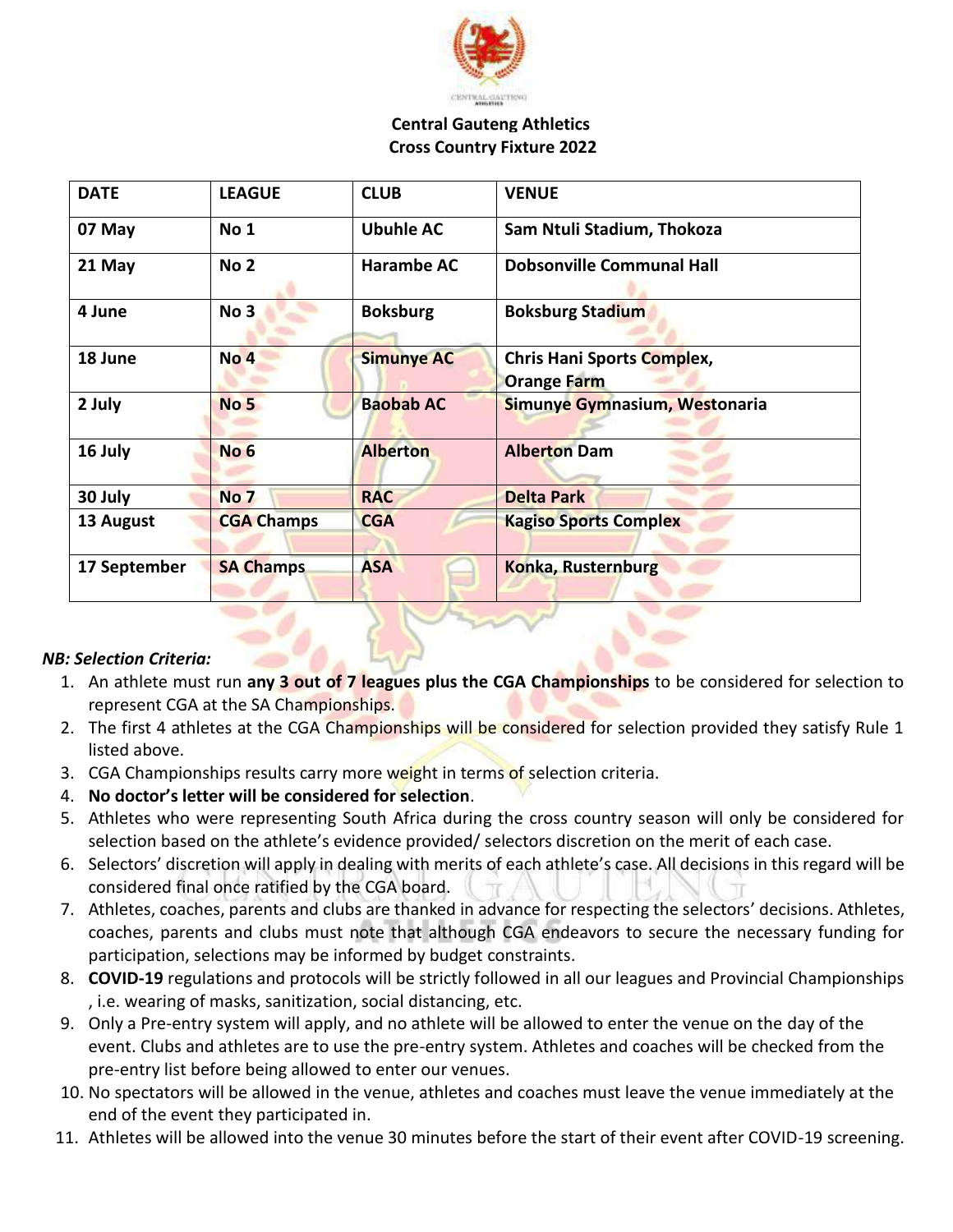

## **CGA CROSS COUNTRY**

#### **LEAGUE PROGRAMME 2022**

|       | 10:00 Sub Juniors<br>- Boys and Girls Under 8 (Beginners)               | 1km  |
|-------|-------------------------------------------------------------------------|------|
|       | 10:15 Sub Juniors<br>- Boys and Girls Under IO & 9(2011, 2012)          | 2km  |
|       |                                                                         |      |
| 10:40 | Youth (2004, 2005), Junior (2002, 2003) & Senior Women (2001 & earlier) | 2km  |
| 10:55 | Youth (2004, 2005), Junior (2002, 2003) & Senior Men (2001 & earlier)   | 2km  |
|       |                                                                         |      |
|       | 11:15 Girls Under 13(2008)                                              | 3km  |
|       |                                                                         |      |
|       | 11:35 Boys Under 12& 11(2009, 2010)                                     | 3km  |
|       | 12:00 Girls Under 12 & 11(2009, 2010)                                   | 3km  |
|       |                                                                         |      |
|       | 12:30 Girls Under 15 & 14(2006; 2007)                                   | 4km  |
|       |                                                                         |      |
|       | 12:55 Boy Under 15 & 14(2006; 2007)                                     | 4km  |
|       | Girls Under 17 & 16(2004, 2005)                                         | 4km  |
|       |                                                                         |      |
|       | 13:25 Boys Under 13(2008)                                               | 4km  |
|       | Sub Veteran Women (35-39 on 18.09.2021) 1986-1982                       | 4km  |
|       | Veteran Women (40-49 on 18.9.2021)1981-1972                             | 4km  |
|       | Master Women (50-59 on 18.9.2021)1971-1962                              | 4km  |
|       | Grandmaster Women (60 on 18.9.2021) 1961 and before                     | 4km  |
|       |                                                                         |      |
| 14:10 | Boys Under 17 & 16(2004, 2005)                                          | 6km  |
|       | Girls Under 19 (2002, 2003)                                             | 6km  |
|       | Grandmaster Men (60+ on 18.9.2021) 1961 and before                      | 6km  |
|       |                                                                         |      |
|       | 14:55 Veteran Men (40-49 on 18.9.2021) 1981-1972                        | 8km  |
|       | Master Men (50-59 on 18.9.2021) 1971-1962                               | 8km  |
|       |                                                                         |      |
| 15:40 | <b>Senior Men</b>                                                       | 4km  |
|       | Men Under 23 (1999-2003)                                                | 4km  |
|       | $\sim$<br>Senior Women & Women Under 23 (1999-2003)                     | 4km  |
|       |                                                                         |      |
|       | 16:10 Junior Men- Boys Under 19 (2002, 2003)                            | 8km  |
|       | Sub Veteran Men (35-39 on 18.9.2021) 1986-1982                          | 8km  |
|       |                                                                         |      |
|       | 16:40 Senior Men                                                        | 10km |
|       | <b>Senior Women</b>                                                     | 10km |
|       |                                                                         |      |

**JUNIORS: Age according to year of birth**

**SUB VETERANS, VETERANS, MASTERS: Age on day of SA Championships 17.09.2022**